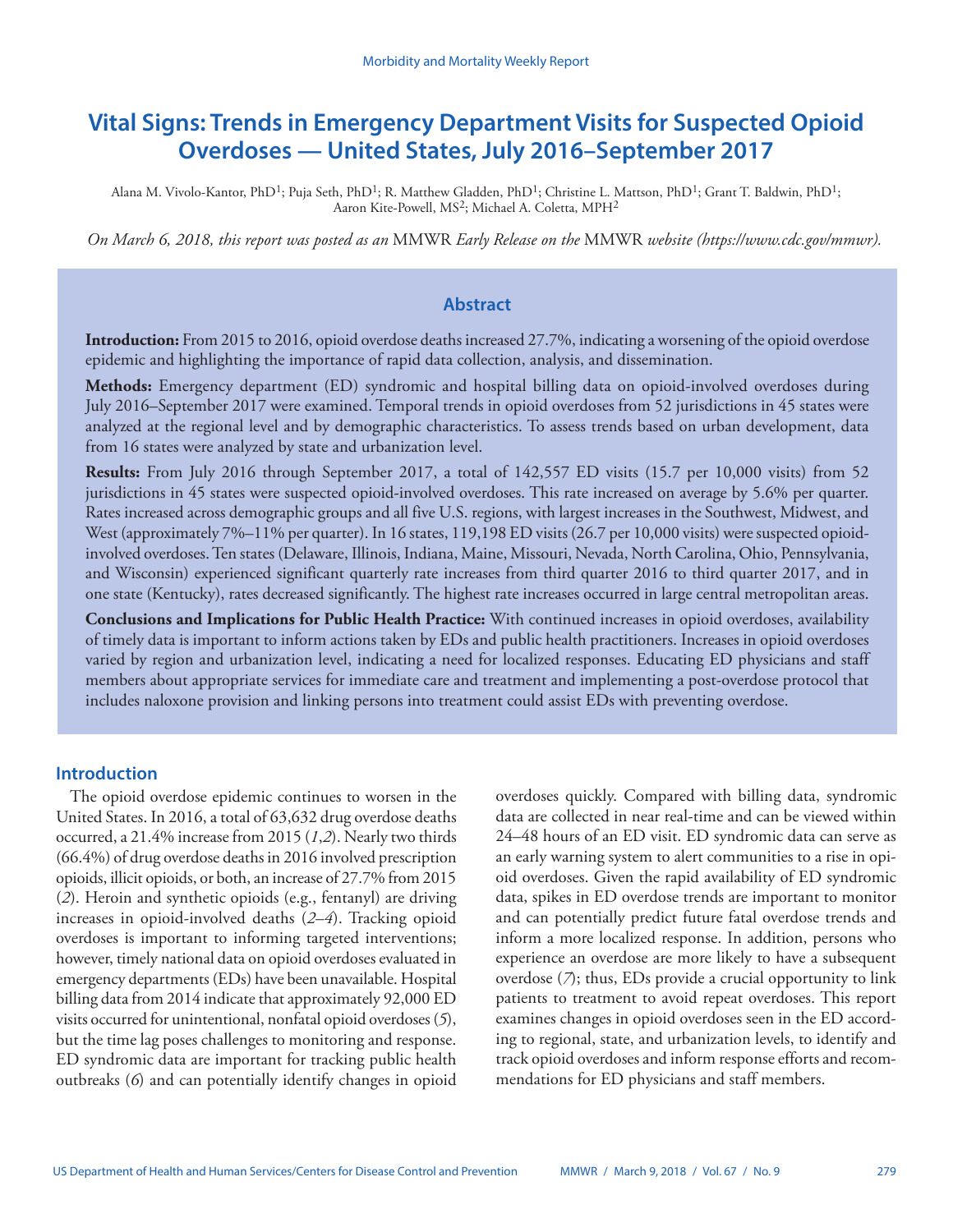## **Methods**

ED visits\* from CDC's National Syndromic Surveillance Program (NSSP)† and Enhanced State Opioid Overdose Surveillance (ESOOS)§ program were analyzed to track trends in suspected unintentional or undetermined<sup>9</sup> opioid overdoses (opioid overdoses) by quarter and U.S. region (Northeast, Southeast, Southwest, West, and Midwest)\*\* during July 2016–September 2017. NSSP receives demographic and chief complaint data and *International Classification of Diseases, Tenth Revision, Clinical Modification* (ICD-10-CM) diagnostic codes for approximately 60% of ED visits†† in the United States (*8*,*9*). Only visits involving patients aged ≥11 years were analyzed because they account for the majority

of overdoses (*2*). NSSP ED data were analyzed using the Electronic Surveillance System for the Early Notification of Community-based Epidemics (ESSENCE) software. ED visits with ICD-10-CM diagnosis codes T40.0–T40.4, T40.6, T40.69, F11.12, F11.22, or F11.92; or chief complaint text indicating opioid use, "opioid," and a word or abbreviation indicating an overdose (e.g., "OD") were classified as suspected opioid overdoses.§§ To account for changes occurring across time and region, quarterly trends for the percentage of ED visits involving suspected opioid overdoses (ED visits involving opioid overdoses divided by total ED visits and multiplied by 10,000) were analyzed and stratified by sex, age group, and U.S. region. Quarterly rate changes were calculated for all quarters. Yearly change, controlling for seasonal effects, was estimated as the change from third quarter 2016 to third quarter 2017. Significance testing was conducted using chi-square tests. Average linear quarterly percentage change was calculated for each strata using a joinpoint regression program.<sup>99</sup>

Whereas NSSP includes syndromic data from a large number of states, the lowest level of aggregation is at the regional level, without additional approval from each state.\*\*\* Hence, ESOOS syndromic and hospital billing data were analyzed at the state and county level to identify suspected opioid overdoses during July 2016–September 2017 in 16 funded states (Delaware, Illinois, Indiana, Kentucky, Maine, Massachusetts, Missouri, New Hampshire, New Mexico, Nevada, North Carolina, Ohio, Pennsylvania, Rhode Island, West Virginia, and Wisconsin), providing a more localized view. Three states used the NSSP suspected opioid overdose definition and 13 states developed their own definitions to capture the specific text and diagnoses used in their hospitals. Quarterly percentage change in rates are presented by state and county urbanization level††† and analyzed as described.

<sup>\*</sup> Emergency department visits are determined by considering facilities that are categorized as "emergency" and for patients who are deemed "emergency" status and excludes patients designated as only inpatient or only outpatient.

<sup>†</sup> NSSP's BioSense platform launched in 2003 to establish a national public health surveillance system for early detection and assessment of potential bioterrorism-related illness. It has expanded to track infectious diseases and

<sup>&</sup>lt;sup>§</sup> Enhanced State Opioid Overdose Surveillance (ESOOS) (#CDC-RFA-CE16-1608) started in 2016 and now funds 32 states and the District of Columbia to increase the timeliness of all suspected nonfatal drug, opioid, and heroin opioid overdose reporting (e.g., emergency department); increase the timeliness and comprehensiveness of fatal opioid overdose reporting and associated risk factors; and disseminate findings to stakeholders working to prevent or respond to opioid-<br>involved overdoses. https://www.cdc.gov/drugoverdose/foa/state-opioid-mm.html.

I Analyses were intended to include nonfatal opioid overdose visits with unintentional and undetermined intents. ED visits resulting in death were not excluded, but accounted for only 1% of total opioid overdose ED visits in ESSENCE during the study period (data not shown). Though not explicitly excluded, *International Classification of Diseases, Tenth Revision, Clinical Modification* diagnosis codes or chief complaint text fields that mention intentional or assault-related opioid overdoses were not included because trends in unintentional overdoses are expected to differ from intentional overdoses. In addition, intentional opioid overdose is not as common as unintentional overdose. During 2006–2011, 26.5% of opioid overdoses were intentional; whereas, 53.5% and 20.0% were for unintentional and undetermined intents, respectively.

<sup>\*\*</sup> Listed are the states within regions that currently share data with NSSP and had data available for the timeframe in this study. The Northeast region includes HHS Regions 1 (Maine, Massachusetts, New Hampshire, Rhode Island, and Vermont), 2 (New Jersey and New York), and 3 (District of Columbia, Maryland, Pennsylvania, Virginia, and West Virginia); the Southeast region includes HHS Region 4 (Alabama, Florida, Georgia, Kentucky, Mississippi, North Carolina, South Carolina, and Tennessee); the Southwest region includes HHS Region 6 (Arkansas, Louisiana, New Mexico, and Texas); the Midwest region includes HHS Regions 5 (Indiana, Illinois, Michigan, Minnesota, Ohio, and Wisconsin) and 7 (Iowa, Kansas, Missouri, and Nebraska); and the West region includes HHS Regions 8 (Colorado, Montana, North Dakota, and Utah), 9 (Arizona, California, and Nevada) and 10 (Alaska, Idaho, Oregon, and Washington). Some of the states listed above do not provide data for the entire state; for example, Texas (Region 6) has data from 50 counties; Iowa (Region 7) has data from one county; Colorado (Region 8) has data from three counties; and California (Region 9) has data from seven counties.

<sup>††</sup> A 3–4 week delay usually occurs in the submission of discharge diagnosis codes that might affect the ability of the state case definitions to detect overdoses when free text information is unavailable or sparse. In addition, availability and completeness of data vary across the approximately 2,500 EDs with chief complaint text and discharge diagnosis codes missing in 15% and 46% of ED visits in NSSP, respectively.

<sup>§§</sup> Additional information on the development of the opioid overdose case definition is available upon request to the corresponding author.

<sup>¶¶</sup> [https://surveillance.cancer.gov/joinpoint/.](https://surveillance.cancer.gov/joinpoint/)

<sup>\*\*\*</sup> State and local health departments using NSSP have access to their own detailed data (i.e., case-level data) and aggregate national and regional data and can share their detailed data with any other jurisdiction or CDC. CDC has access to all of the detailed data for operations and management purposes. In addition, for surveillance purposes, CDC can run queries against a subset of data elements and generate and report regional and national results. With approval, CDC also conducts collaborative analyses with jurisdictions and can access their detailed data. With ESOOS, states could allow CDC access to their data in NSSP for analysis in ESSENCE, or they could provide data (either syndromic or hospital billing) in different formats.

<sup>†††</sup> The six classification levels for counties were 1) large central metro: part of a metropolitan statistical area with ≥1 million population and covers a principal city; 2) large fringe metro: part of a metropolitan statistical area with ≥1 million population but does not cover a principal city; 3) medium metro: part of a metropolitan statistical area with ≥250,000 but <1 million population; 4) small metro: part of a metropolitan statistical area with <250,000 population; 5) micropolitan (nonmetro): part of a micropolitan statistical area (has an urban cluster of ≥10,000 but <50,000 population); and 6) noncore (nonmetro): not part of a metropolitan or micropolitan statistical area.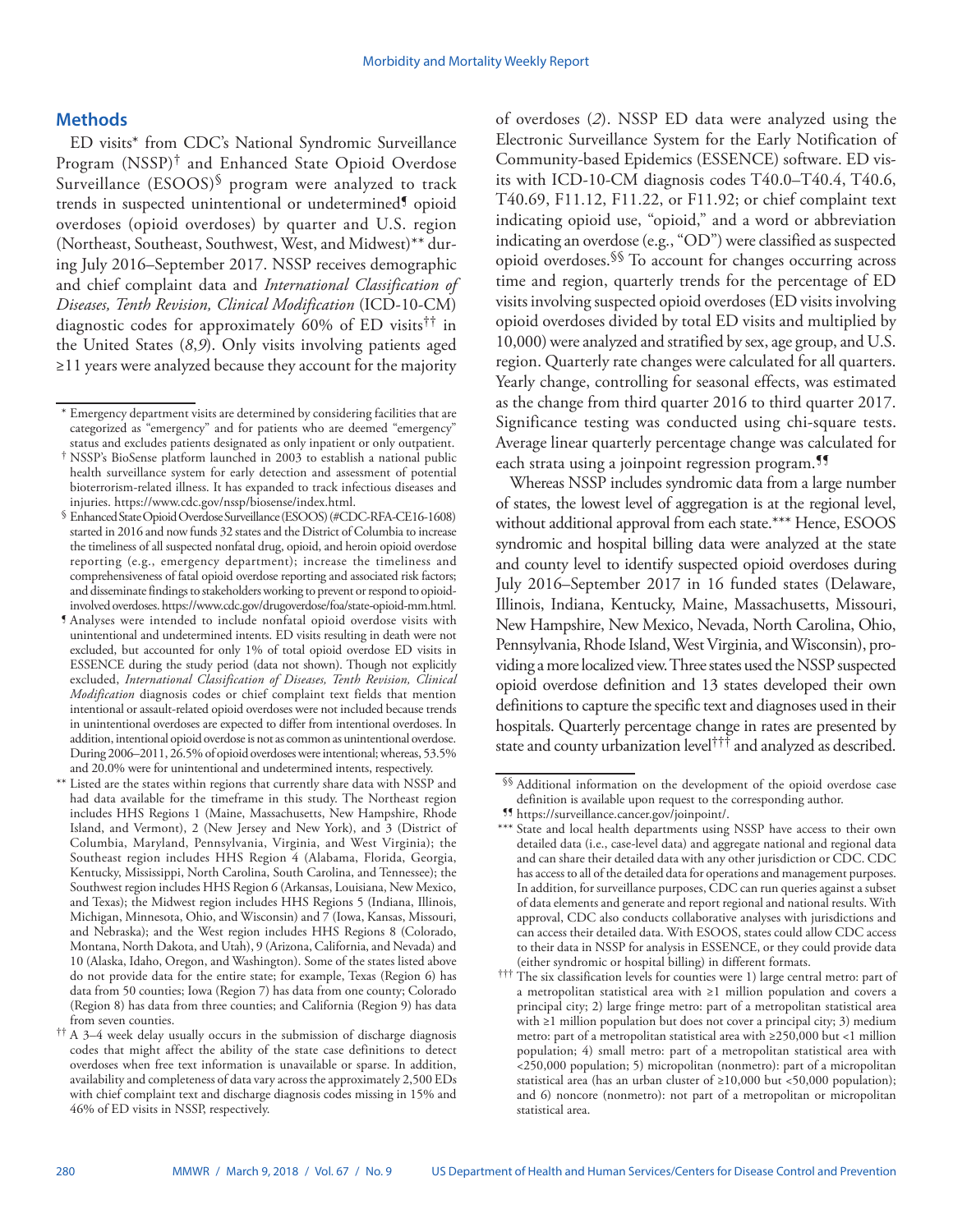## **Results**

Among approximately 91 million ED visits captured in NSSP during July 2016–September 2017, a total of 142,557 (15.7 per 10,000 visits) were suspected opioid overdoses. Opioid overdose ED visits in NSSP increased 29.7% from third quarter 2016 (July–September) to third quarter 2017; all five U.S. regions experienced prevalence increases (Figure 1), with the largest in the Midwest (69.7%), followed by the West (40.3%), Northeast (21.3%), Southwest (20.2%), and Southeast (14.0%) (Table 1). Substantial increases occurred among all demographic groups during the same period, including males (30.2%), females (24.0%), and persons aged 25–34 years (30.7%), 35–54 years (36.3%), and ≥55 years (31.9%). Most regions, age groups, and both sexes also experienced significant positive linear trends across all five quarters.

Among approximately 45 million ED visits reported by the 16 ESOOS states from July 2016 through September 2017, a total of 119,198 (26.7 per 10,000 visits) were suspected opioid overdoses. Opioid overdose ED visits increased 34.5% from third quarter 2016 to third quarter 2017 (Table 2). Ten states experienced significant increases in prevalence during this period, although substantial variation was observed among states in the same region. For example, in the Northeast, significant increases occurred in Delaware (105.0%), Pennsylvania (80.6%), and Maine (34.0%), but other states, including Massachusetts, New Hampshire, and Rhode Island experienced nonsignificant (<10%) decreases. In the Southeast, a significant increase (31.1%) occurred in North Carolina, a significant decrease (15.0%) occurred in Kentucky, and a small, nonsignificant decrease (5.3%) was observed in West Virginia. In the West, a significant increase (17.9%) occurred in Nevada. All states in the Midwest reported significant increases, including Wisconsin (108.6%), Illinois (65.5%), Indiana (35.1%), Ohio (27.7%), and Missouri (21.4%).

All urbanization levels experienced large and significant increases in ED opioid overdose visits from third quarter 2016

**FIGURE 1. Quarterly rate\* of suspected opioid overdose, by U.S. region† — 52 jurisdictions in 45 states, National Syndromic Surveillance Program, July 2016–September 2017§**



**Abbreviation:** ED = emergency department.

\* Per 10,000 ED visits.

† *Northeast Region:* HHS Region 1 (Maine, Massachusetts, New Hampshire, Rhode Island, and Vermont), Region 2 (New Jersey and New York), and Region 3 (District of Columbia, Maryland, Pennsylvania, Virginia, and West Virginia); *Southeast Region:* HHS Region 4 (Alabama, Florida, Georgia, Kentucky, Mississippi, North Carolina, South Carolina, and Tennessee); *Southwest Region:* HHS Region 6 (Arkansas, Louisiana, New Mexico, and Texas); *Midwest Region:* HHS Region 5 (Indiana, Illinois, Michigan, Minnesota, Ohio, and Wisconsin) and Region 7 (Iowa, Kansas, Missouri, and Nebraska); *West Region:* HHS Region 8 (Colorado, Montana, North Dakota, and Utah), Region 9 (Arizona, California, and Nevada) and Region 10 (Alaska, Idaho, Oregon, and Washington).

§ Data current as of December 13, 2017.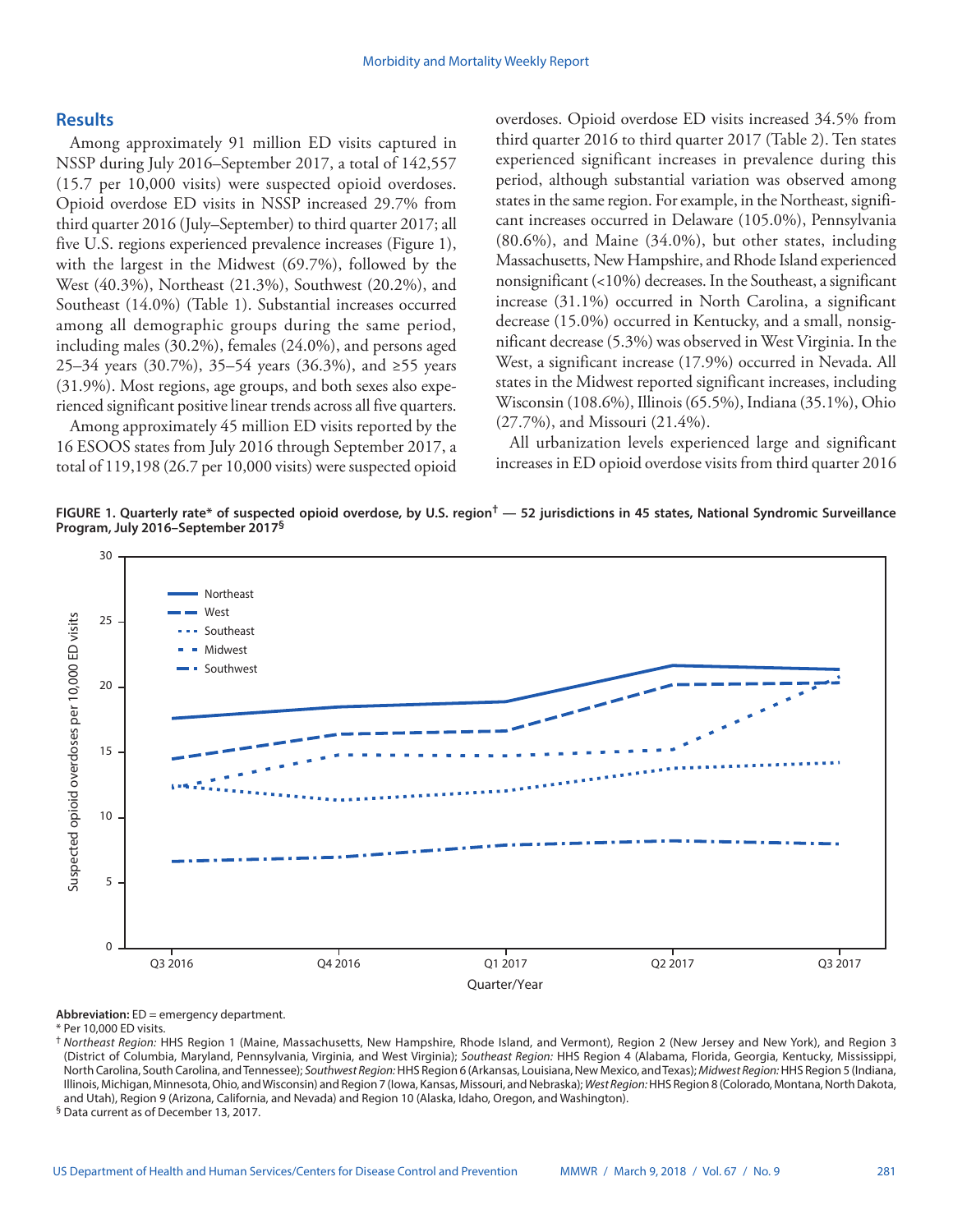|                 |                 | Average quarterly |                 |                 |                 |                        |
|-----------------|-----------------|-------------------|-----------------|-----------------|-----------------|------------------------|
| Characteristic  | Q3 2016-Q4 2016 | Q4 2016-Q1 2017   | Q1 2017-Q2 2017 | Q2 2017-Q3 2017 | Q3 2016-Q3 2017 | % change (95% CI)      |
| Overall         | 3.89            | 2.43              | 13.15           | 7.68            | 29.65**         | 5.6 (1.8 to 9.5)**     |
| U.S. Region     |                 |                   |                 |                 |                 |                        |
| Northeast       | 5.01            | 2.17              | 14.67           | $-1.40$         | $21.30**$       | 4.7 (-2.4 to 12.2)     |
| Southeast       | $-9.08$         | 6.32              | 14.29           | 3.21            | $14.03**$       | 5.5 (0.6 to $10.6$ )** |
| Southwest       | 4.85            | 13.35             | 4.12            | $-2.87$         | $20.19**$       | 11.4 (1.1 to 22.9)**   |
| Midwest         | 20.84           | $-0.48$           | 3.19            | 36.73           | 69.67**         | 9.2 (4.1 to 14.6)**    |
| West            | 13.11           | 1.50              | 21.28           | 0.75            | $40.28**$       | 6.9 (3.4 to 10.5)**    |
| Sex             |                 |                   |                 |                 |                 |                        |
| Male            | 6.21            | 2.62              | 10.66           | 7.96            | $30.21**$       | 6.8 (4.4 to 9.2)**     |
| Female          | 1.93            | 2.01              | 11.90           | 6.57            | 23.99**         | 5.8 (2.3 to 9.4)**     |
| Age group (yrs) |                 |                   |                 |                 |                 |                        |
| $15 - 24$       | $-1.11$         | $-2.69$           | 9.46            | 1.87            | $7.31**$        | $2.1$ (-1.6 to 5.9)    |
| $25 - 34$       | 5.63            | 3.65              | 10.23           | 8.28            | $30.67**$       | 6.9 (4.7 to 9.1)**     |
| $35 - 54$       | 6.17            | 3.72              | 11.81           | 10.70           | $36.28**$       | 8.0 (5.0 to 11.0)**    |
| $\geq 55$       | 9.33            | 1.03              | 12.50           | 6.17            | $31.93**$       | 7.1 (4.3 to 9.9)**     |

**TABLE 1. Change in quarterly rates\*,† for suspected opioid overdose, by U.S. region,§ sex, and age group — 52 jurisdictions in 45 states, National Syndromic Surveillance Program, July 2016–September 2017¶**

**Abbreviation:** CI = confidence interval.

\* Per 10,000 emergency department visits.

† Using the indicator counts and denominators, a rate of ED visits for each quarter was created using the count of suspected opioid overdose ED visits divided by the total number of ED visits for each quarter. Percentage change in rates subtracted the prior quarter from the current quarter then divided by the prior quarter multiplied by 100%.

§ The Northeast region includes HHS Regions 1 (Maine, Massachusetts, New Hampshire, Rhode Island and Vermont), 2 (New Jersey and New York), and 3 (District of Columbia, Maryland, Pennsylvania, Virginia, and West Virginia); the Southeast region includes HHS Region 4 (Alabama, Florida, Georgia, Kentucky, Mississippi, North Carolina, South Carolina, and Tennessee); the Southwest region includes HHS Region 6 (Arkansas, Louisiana, New Mexico, and Texas); the Midwest region includes HHS Regions 5 (Indiana, Illinois, Michigan, Minnesota, Ohio, and Wisconsin) and 7 (Iowa, Kansas, Missouri, and Nebraska); and the West region includes HHS Regions 8 (Colorado, Montana, North Dakota, and Utah), 9 (Arizona, California, and Nevada), and 10 (Alaska, Idaho, Oregon, and Washington).

¶ Data current as of December 13, 2017.

\*\* Statistically significant (p<0.05).

to third quarter 2017, including large central metropolitan (54.1%), medium metropolitan (42.6%), small metropolitan (36.9%), micropolitan (23.6%), large fringe metropolitan (21.1%), and noncore (20.6%) areas. Large central metropolitan areas experienced significant linear increases (Figure 2).

#### **Discussion**

Despite data from the 2016 National Survey on Drug Use and Health indicating that heroin use and opioid misuse might be stabilizing (*10*), this analysis suggests that prevalence of suspected opioid overdose ED visits substantially increased in NSSP (29.7%) and ESOOS (34.5%) states from third quarter 2016 to third quarter 2017. Increases in ESOOS states were greater than those in NSSP states, which is likely driven by the higher mortality burden of drug overdose in ESOOS states (*2*). The increases occurred in most demographic groups and U.S. regions and suggest a worsening of the epidemic into late 2017 in several states, possibly related to the wide variation in the availability and potency of illicit drug products (e.g., fentanyl sold as or mixed into heroin) that increase overdose risk and drive increases in mortality (*3*,*4*,*11*). Enhanced prevention and treatment efforts in the ED and access to evidence-based opioid use disorder treatment, including medication-assisted treatment and harm reduction services, are needed (*12*).

The sharp increases and variation across localities indicate that real-time data are needed to better detect and respond to overdose spikes and to facilitate response coordination for regional or multiple state outbreaks. Enhanced data sharing among contiguous localities is needed because regional variation in drug products often cross state or county borders (*11*). Increases in the Midwest in NSSP and all five Midwestern ESOOS states (Illinois, Indiana, Missouri, Ohio, and Wisconsin) are consistent with opioid overdose death trends (*2*). However, increases in prevalence of ED visits for suspected opioid overdoses in the Southwest and West and decreases in the Southeast (Kentucky and West Virginia) were unanticipated and might foreshadow changes in opioid overdose death trends in 2017. The significant decreases in Kentucky might be explained by fluctuations in drug supply and warrant confirmation. In the Northeast, several states reported small decreases (Massachusetts, New Hampshire, and Rhode Island) or large increases (Delaware, Maine, and Pennsylvania) that are consistent with early 2017 drug overdose death reports from these states,§§§ possibly related

<sup>§§§</sup> Additional information is available on estimates of drug overdose deaths in 2017 compared with 2016 in Massachusetts ([https://www.mass.gov/files/](https://www.mass.gov/files/documents/2017/11/15/2017-annual-update-action-items-gov-working-group.pdf) [documents/2017/11/15/2017-annual-update-action-items-gov-working](https://www.mass.gov/files/documents/2017/11/15/2017-annual-update-action-items-gov-working-group.pdf)[group.pdf\)](https://www.mass.gov/files/documents/2017/11/15/2017-annual-update-action-items-gov-working-group.pdf), New Hampshire ([https://www.dhhs.nh.gov/dcbcs/bdas/](https://www.dhhs.nh.gov/dcbcs/bdas/documents/dmi-october-2017.pdf) [documents/dmi-october-2017.pdf](https://www.dhhs.nh.gov/dcbcs/bdas/documents/dmi-october-2017.pdf)), Maine [\(http://www.maine.gov/ag/news/](http://www.maine.gov/ag/news/article.shtml?id=765461) [article.shtml?id=765461](http://www.maine.gov/ag/news/article.shtml?id=765461)) and Rhode Island [\(http://www.health.ri.gov/data/](http://www.health.ri.gov/data/drugoverdoses/) [drugoverdoses/\)](http://www.health.ri.gov/data/drugoverdoses/) as well as Delaware, Maine, and Pennsylvania ([https://www.](https://www.cdc.gov/nchs/nvss/vsrr/drug-overdose-data.htm) [cdc.gov/nchs/nvss/vsrr/drug-overdose-data.htm](https://www.cdc.gov/nchs/nvss/vsrr/drug-overdose-data.htm)).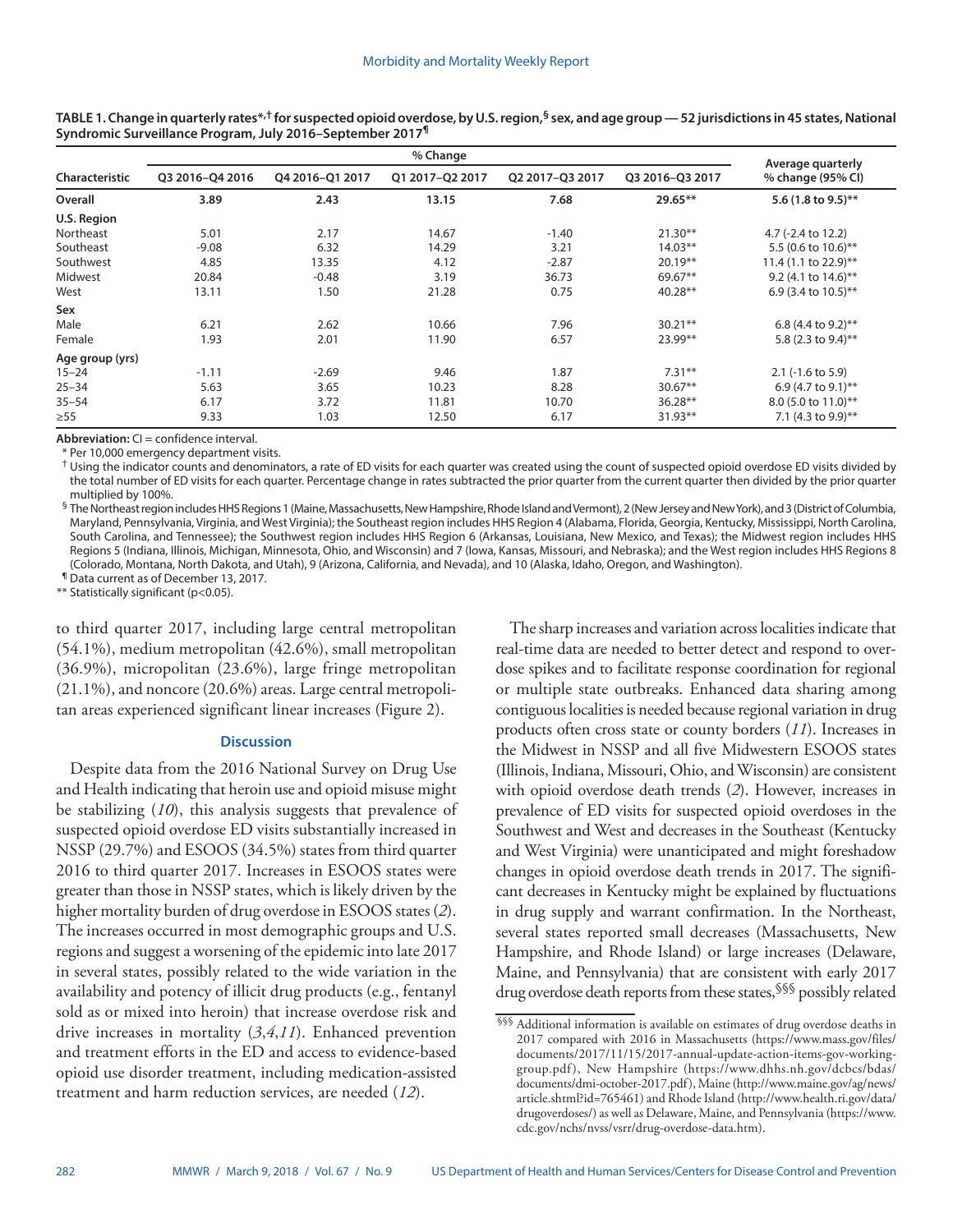| <b>Region/State</b> |                 | Average quarterly |                 |                 |                 |                              |
|---------------------|-----------------|-------------------|-----------------|-----------------|-----------------|------------------------------|
|                     | Q3 2016-Q4 2016 | Q4 2016-Q1 2017   | Q1 2017-Q2 2017 | Q2 2017-Q3 2017 | Q3 2016-Q3 2017 | % change (95% CI)            |
| Overall             | 8.91            | 9.09              | 13.06           | 0.12            | $34.49**$       | 8.4 (4.8 to 12.0)**          |
| <b>Northeast</b>    |                 |                   |                 |                 |                 |                              |
| Delaware            | 8.77            | 10.95             | 43.00           | 18.76           | 104.95**        | 20.9 (10.5 to 32.2)**        |
| Maine               | 2.57            | $-8.13$           | 29.45           | 9.81            | 33.95**         | 7.9 (-2.4 to 19.3)           |
| Massachusetts       | $-8.48$         | $-11.48$          | 3.11            | 18.97           | $-0.62$         | $-1.0$ ( $-11.4$ to $10.6$ ) |
| New Hampshire       | $-4.33$         | $-17.91$          | 29.67           | $-8.76$         | $-7.09$         | $-0.8$ ( $-12$ to $11.7$ )   |
| Pennsylvania        | 29.79           | 17.51             | 25.89           | $-5.94$         | $80.59**$       | 17.0 (5.6 to 29.7)**         |
| Rhode Island        | 2.80            | 4.54              | 5.44            | $-11.91$        | $-0.18$         | $0.9$ (-5.0 to 7.2)          |
| Southeast           |                 |                   |                 |                 |                 |                              |
| Kentucky            | $-26.94$        | 40.45             | 3.52            | $-20.02$        | $-15.04**$      | $0.5$ (-16.3 to 20.6)        |
| North Carolina      | $-0.43$         | 3.28              | 15.20           | 10.63           | 31.05**         | 7.4 (1.8 to 13.4)**          |
| West Virginia       | 43.31           | $-16.64$          | 4.02            | $-23.77$        | $-5.28$         | $-2.5$ ( $-19.3$ to 17.9)    |
| Southwest           |                 |                   |                 |                 |                 |                              |
| New Mexico          | 26.11           | 1.51              | $-5.01$         | $-10.93$        | 8.30            | 1.2 (-10.4 to 14.4)          |
| <b>Midwest</b>      |                 |                   |                 |                 |                 |                              |
| <b>Illinois</b>     | 23.13           | 1.48              | 2.82            | 28.80           | 65.47**         | 11.1 (2.7 to 20.1)**         |
| Indiana             | $-10.15$        | 11.20             | 10.45           | 22.43           | 35.11**         | 8.4 (-1.9 to 19.8)           |
| Missouri            | 4.77            | $-1.77$           | 9.54            | 7.67            | $21.38**$       | 4.7 (1.2 to 8.3)**           |
| Ohio                | 22.74           | 25.67             | 21.67           | $-31.94$        | $27.74**$       | 9.6 (-12.2 to 36.7)          |
| Wisconsin           | 17.12           | 67.28             | 3.22            | 3.14            | 108.58**        | 22.3 (4.2 to 43.7)**         |
| West                |                 |                   |                 |                 |                 |                              |
| Nevada              | 13.69           | $-9.46$           | 11.37           | 2.82            | 17.88**         | $3.4$ (-2.3 to 9.5)          |

**TABLE 2. Change in quarterly and annual rates\*,† for suspected opioid overdose, by state — 16 states,§ Enhanced State Opioid Overdose Surveillance program, July 2016–September 2017¶**

**Abbreviation:** CI = confidence interval.

\* Per 10,000 emergency department visits.

† Using the indicator counts and denominators, a rate of ED visits for each quarter was created using the count of suspected opioid overdose ED visits divided by the total number of ED visits for each quarter. Percentage change in rates subtracted the prior quarter from the current quarter then divided by the prior quarter multiplied by 100%.

§ Delaware, Illinois, Indiana, Kentucky, Maine, Massachusetts, Missouri, Nevada, New Hampshire, New Mexico, North Carolina, Ohio, Pennsylvania, Rhode Island, West Virginia, and Wisconsin.

¶ Data current as of January 8, 2018.

\*\* Statistically significant (p<0.05).

to implementation of interventions including expansion of access to medication-assisted treatment.<sup>999</sup>

The increases in opioid overdose rates in ESOOS metropolitan counties, specifically in large central (54.1%), medium (42.6%), and small metropolitan (36.9%) counties from third quarter 2016 to third quarter 2017 are consistent with previous reports indicating that heroin overdose hospitalizations, ED visits, and deaths were highest in metropolitan areas (*2*–*5*). Two of the three areas with highest rates of heroin overdose deaths, large central metropolitan and medium metropolitan areas (*2*), reported the sharpest increases in opioid overdose ED visits, highlighting the need for targeted efforts to reduce the prevalence of opioid overdose in these areas and slow or reverse increases in overdoses driven by changes in the illicit opioid drug market. The magnitude of opioid pain reliever misuse and heroin use, however, only varies slightly across urbanization levels, and all urbanization levels report increases in ED visits for opioid overdoses (*5*). Thus, generalized public health interventions tailored to each community context are necessary.

The findings in this report are subject to at least three limitations. First, NSSP and ESOOS case definitions might underestimate or overestimate opioid overdoses based on coding differences in hospitals, the availability of ICD-10-CM diagnostic codes, and the quality of chief complaint data (*13*). Consequently, analyses focused on comparison of trends by region and state, not of absolute rates. Findings should be verified against other data sources, and trends are expected to change slightly as visit data are updated. Second, hospital participation in NSSP varied across quarters; therefore, results could be related to changes in hospital participation. Finally, findings are not generalizable to areas not participating in NSSP or ESOOS.

With the rapidly evolving opioid overdose epidemic, ED data can serve as an early warning system, alerting communities to changes in prevalence of overdoses and permitting a timely, informed, and localized response that could facilitate a more rapid and coordinated response including targeting of resources

<sup>¶¶¶</sup> Additional information is available on Rhode Island's plan on addiction and overdose ( [http://www.health.ri.gov/news/temp/](http://www.health.ri.gov/news/temp/RhodeIslandsStrategicPlanOnAddictionAndOverdose.pdf) [RhodeIslandsStrategicPlanOnAddictionAndOverdose.pdf\)](http://www.health.ri.gov/news/temp/RhodeIslandsStrategicPlanOnAddictionAndOverdose.pdf), State of Rhode Island Executive Order 17-07 [\(http://www.governor.ri.gov/documents/](http://www.governor.ri.gov/documents/orders/ExecOrder-17-07-07122017.pdf) [orders/ExecOrder-17-07-07122017.pdf](http://www.governor.ri.gov/documents/orders/ExecOrder-17-07-07122017.pdf)) and Commonwealth of Massachusetts governor's working group on opioid overdose: action items [\(https://www.mass.gov/files/documents/2017/11/15/2017-annual-update](https://www.mass.gov/files/documents/2017/11/15/2017-annual-update-action-items-gov-working-group.pdf)[action-items-gov-working-group.pdf](https://www.mass.gov/files/documents/2017/11/15/2017-annual-update-action-items-gov-working-group.pdf)).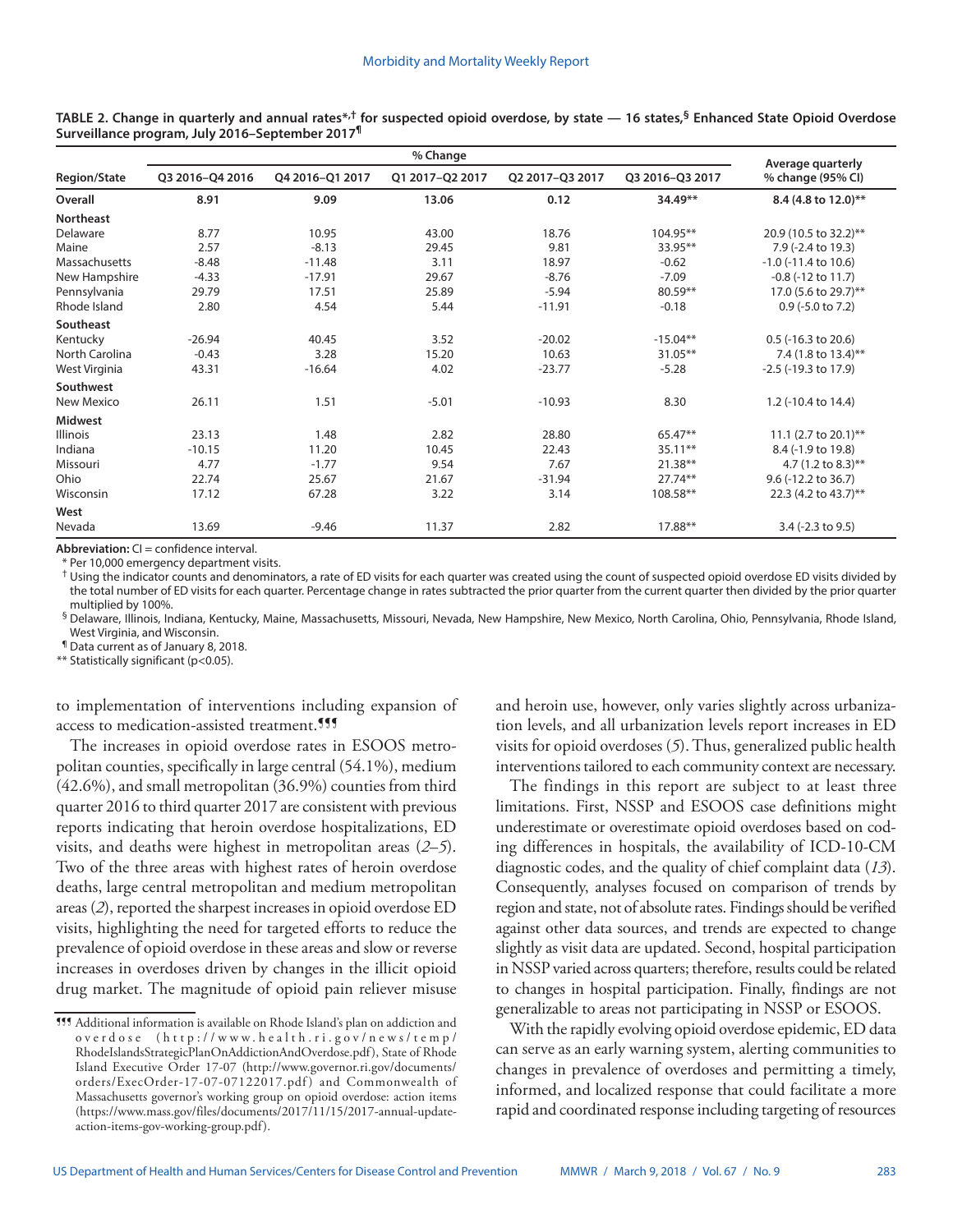

**FIGURE 2. Quarterly rate\* of suspected opioid overdose, by level of county urbanization†,§ — 16 states,¶ Enhanced State Opioid Overdose Surveillance program, July 2016–September 2017\*\***

**Abbreviation:** ED = emergency department.

\* Per 10,000 ED visits.

† The six classification levels for counties were 1) large central metro: part of a metropolitan statistical area with ≥1 million population and covers a principal city; 2) large fringe metro: part of a metropolitan statistical area with ≥1 million population but does not cover a principal city; 3) medium metro: part of a metropolitan statistical area with ≥250,000 but <1 million population; 4) small metro: part of a metropolitan statistical area with <250,000 population; 5) micropolitan (nonmetro): part of a micropolitan statistical area (has an urban cluster of ≥10,000 but <50,000 population); and 6) noncore (nonmetro): not part of a metropolitan or micropolitan statistical area.

§ The average linear quarterly percentage change (QPC) was significant for large central metro (average QPC = 11.7, 95% confidence interval [CI] = 10.7 to 12.7, p<.001). QPCs for large fringe metro (average QPC = 5.1, 95% CI = -0.3 to 10.7); medium metro (average QPC = 11.4, 95% CI = -1.3 to 25.8); small metro (average QPC = 9.3, 95% CI = -0.1 to 19.5); micropolitan (average QPC = 6.4, 95% CI = -3.1 to 16.9); and noncore (average QPC = 6.4, 95% CI = -2.8 to 16.5) were not significant.

¶ Delaware, Illinois, Indiana, Kentucky, Maine, Massachusetts, Missouri, New Hampshire, New Mexico, Nevada, North Carolina, Ohio, Pennsylvania, Rhode Island, West Virginia, and Wisconsin.

\*\* Data current as of January 8, 2018.

(e.g., increase naloxone supply to affected areas), and issuance of emergency health alerts or advisories. EDs also can serve as a point of intervention for persons who experience an overdose and are at higher risk for a subsequent overdose. Educating ED physicians and staff members about appropriate services for immediate care and treatment and post-overdose protocols are important to preventing future overdoses among their patients. ED physicians could assess history of prescription drug use during care by accessing data from prescription drug monitoring programs and provide education to patients. Post-overdose protocols can help prevent subsequent overdose by providing naloxone and connecting patients with case management services or peer navigators to help link them into treatment and harm reduction services, including syringe services programs (*12*). Opioid overdoses continue to increase in most jurisdictions, and rapid response efforts and a multisectoral approach are needed to reduce and prevent overdoses and their associated morbidity and mortality.